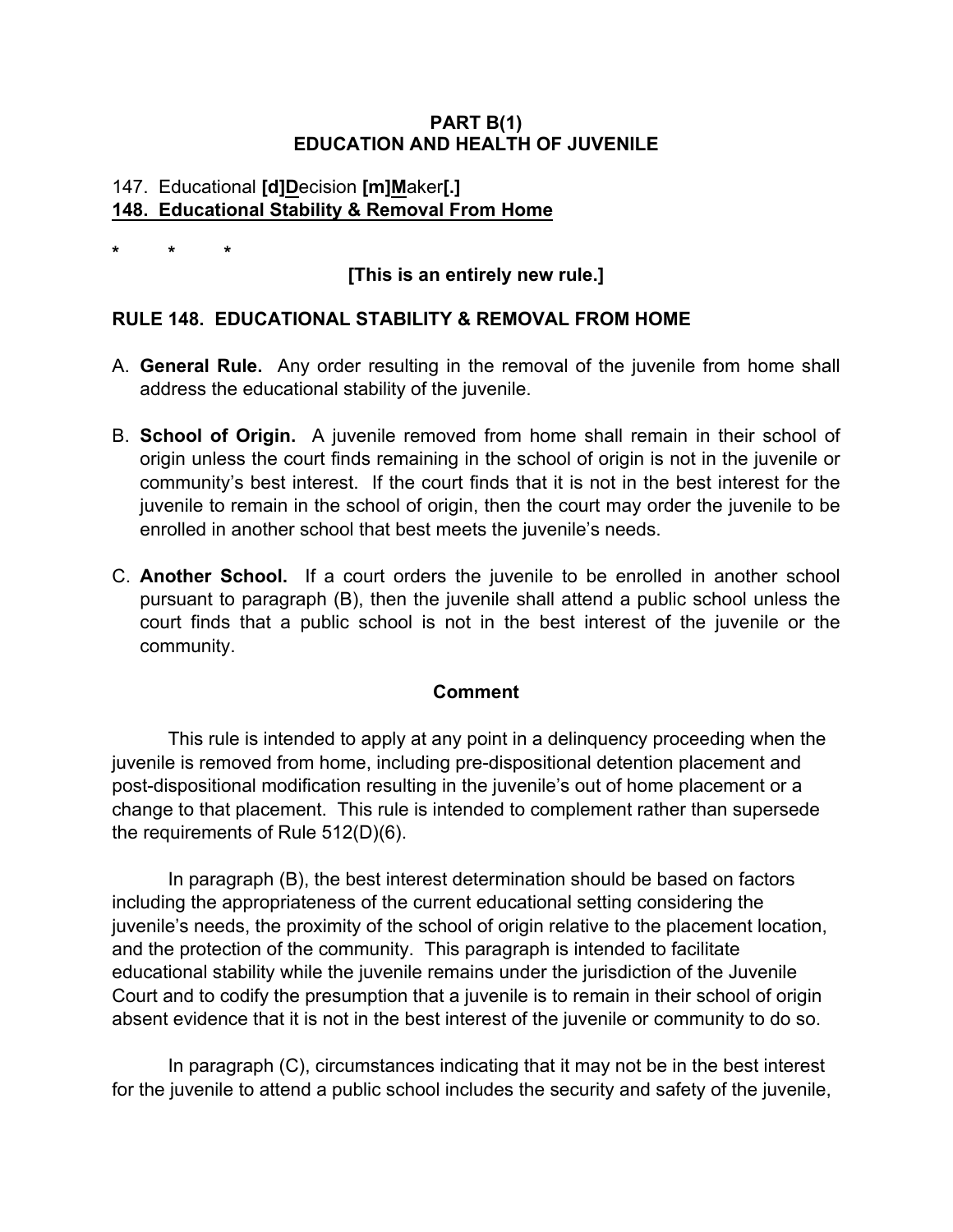treatment needs, and protection of the community. Paragraph (C) is intended to codify the presumption that a juvenile is to attend public school while in placement absent evidence demonstrating that it is not in the best interest of the juvenile or community to do so. The bundling of residential services and educational services should not be permitted without a court order authorizing such.

**Official Note:** Rule 148 adopted , 2017, effective , 2017.

## *Committee Explanatory Reports:*

Final Report explaining the provisions of Rule 148 published with the Court's Order at \_\_ Pa.B. \_\_ (\_\_ \_\_, 2017).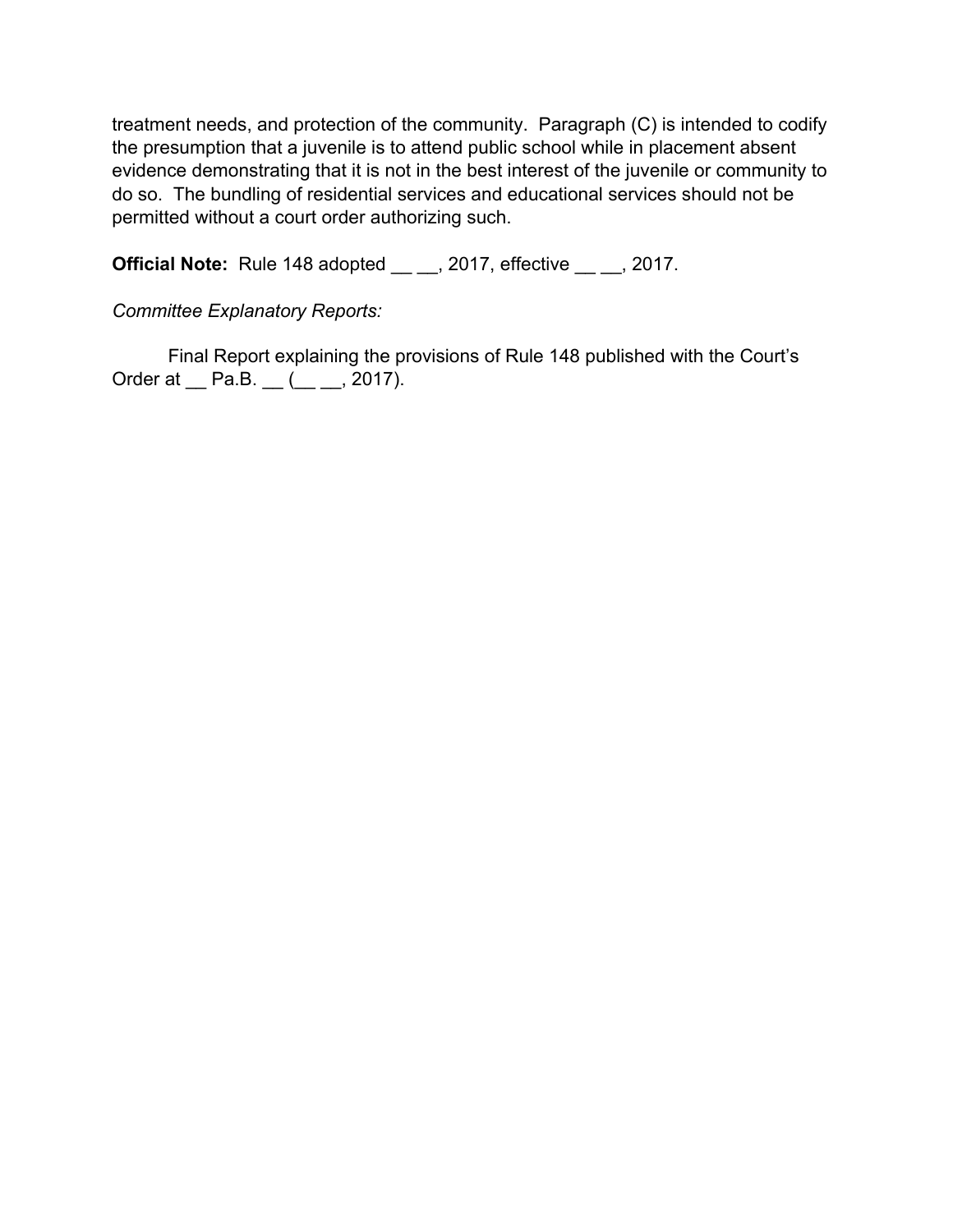### **RULE 195. POWERS, DUTIES, AND TRAINING OF A JUVENILE PROBATION OFFICER**

- A. **Powers and Duties of a Juvenile Probation Officer.** Subject to any limitation imposed by the court, a juvenile probation officer shall:
	- 1) take children, juveniles, and minors into custody pursuant to:
		- a) the Juvenile Act, 42 Pa.C.S. §§ 6304 and 6324;
		- b) the Child Protective Services Law (CPSL), 23 Pa.C.S. § 6301 *et seq.*;
		- c) a bench warrant as set forth in Rules 140, 141, and 1140; or
		- d) Rule 1202;
	- 2) authorize detention or shelter care for a juvenile, and the shelter care of a child, pursuant to 42 Pa.C.S. §§ 6304, 6325, or 6331;
	- 3) receive and examine written allegations unless the District Attorney has elected to receive and approve all written allegations pursuant to Rule 231(B);
	- 4) make appropriate referrals for informal adjustment, consent decree, or other diversionary programs;
	- 5) file petitions if diversionary programs are not appropriate unless the District Attorney has elected to file all petitions pursuant to Rule 330(A);
	- 6) make investigations, reports, including social studies pursuant to Rule 513, and recommendations to the court;
	- 7) make appropriate referrals to private and public agencies, psychological or psychiatric providers, drug and alcohol facilities or programs, or any other necessary treatments or programs;
	- 8) communicate to the court and parties, and facilitate any special needs, including health and education, of the juvenile;
	- 9) supervise and assist a juvenile placed on probation or a child under the court's protective supervision or care;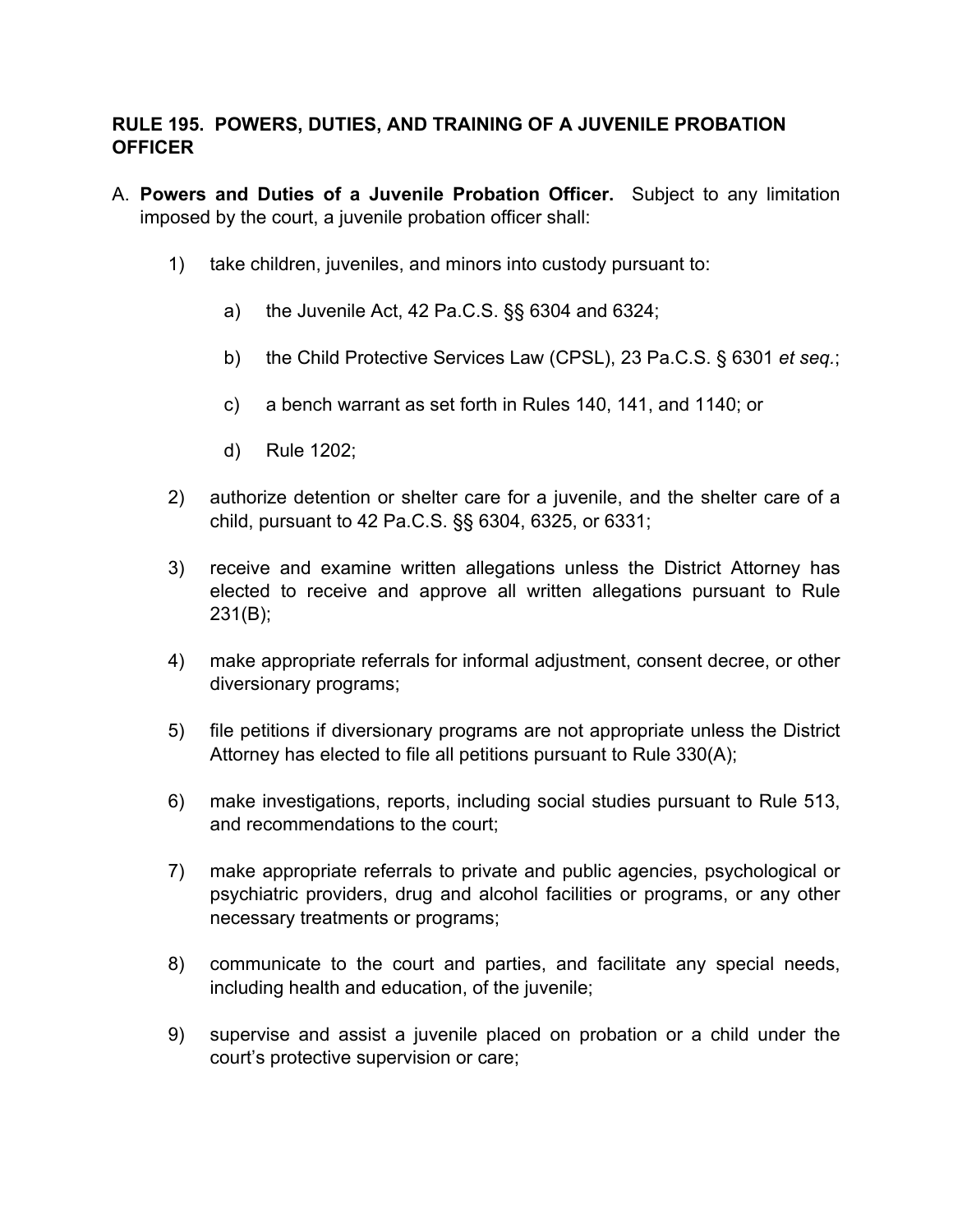- 10) search the person and property of juveniles pursuant to 42 Pa.C.S. § 6304(a.1);
- 11) regularly oversee and visit juveniles in placement facilities;
- 12) report suspected child abuse pursuant to 23 Pa.C.S. § 6311; **[and]**

## **13) receive allegations that a child has failed to satisfy penalties for violating compulsory school attendance, as permitted by local rule; and**

**[13]14**) perform any other functions as designated by the court.

- B. **Limitations on [p]Powers and [d]Duties.** The President Judge of each judicial district may limit the power and duties of its juvenile probation officers by local rule.
- C. **Training.** No later than **[January 1, 2012 or]** within 180 days after being appointed or employed, a juvenile probation officer shall be trained on:
	- 1) the Juvenile Act;
	- 2) the Pennsylvania Rules of Juvenile Court Procedure;
	- 3) the Child Protective Services Law (CPSL); and
	- 4) any local procedures.

#### **Comment**

Pursuant to paragraph (A)(1), a juvenile probation officer has the authority to take children, juveniles, and minors into custody pursuant to the Juvenile Act, the CPSL, a bench warrant, or Rule 1202. 23 Pa.C.S. § 6301 *et seq.* and 42 Pa.C.S. § 6301 *et seq.* 

When a juvenile is under the court's supervision, the juvenile probation officer may take a juvenile into custody pursuant to the Juvenile Act, 42 Pa.C.S. §§ 6304(a)(3) and (5) and 6324(1) through (5), and bench warrants as set forth in Rules 140, 141, and 1140.

When a child, juvenile, or minor is not under the court's supervision, the juvenile probation officer, as a duly authorized officer, may take a child, juvenile, or minor into custody pursuant to the Child Protective Services Law (CPSL), 23 Pa.C.S. § 6315 and the Juvenile Act, 42 Pa.C.S. §§ 6304 (a)(3) and (5) and 6324(1), (3), and (4).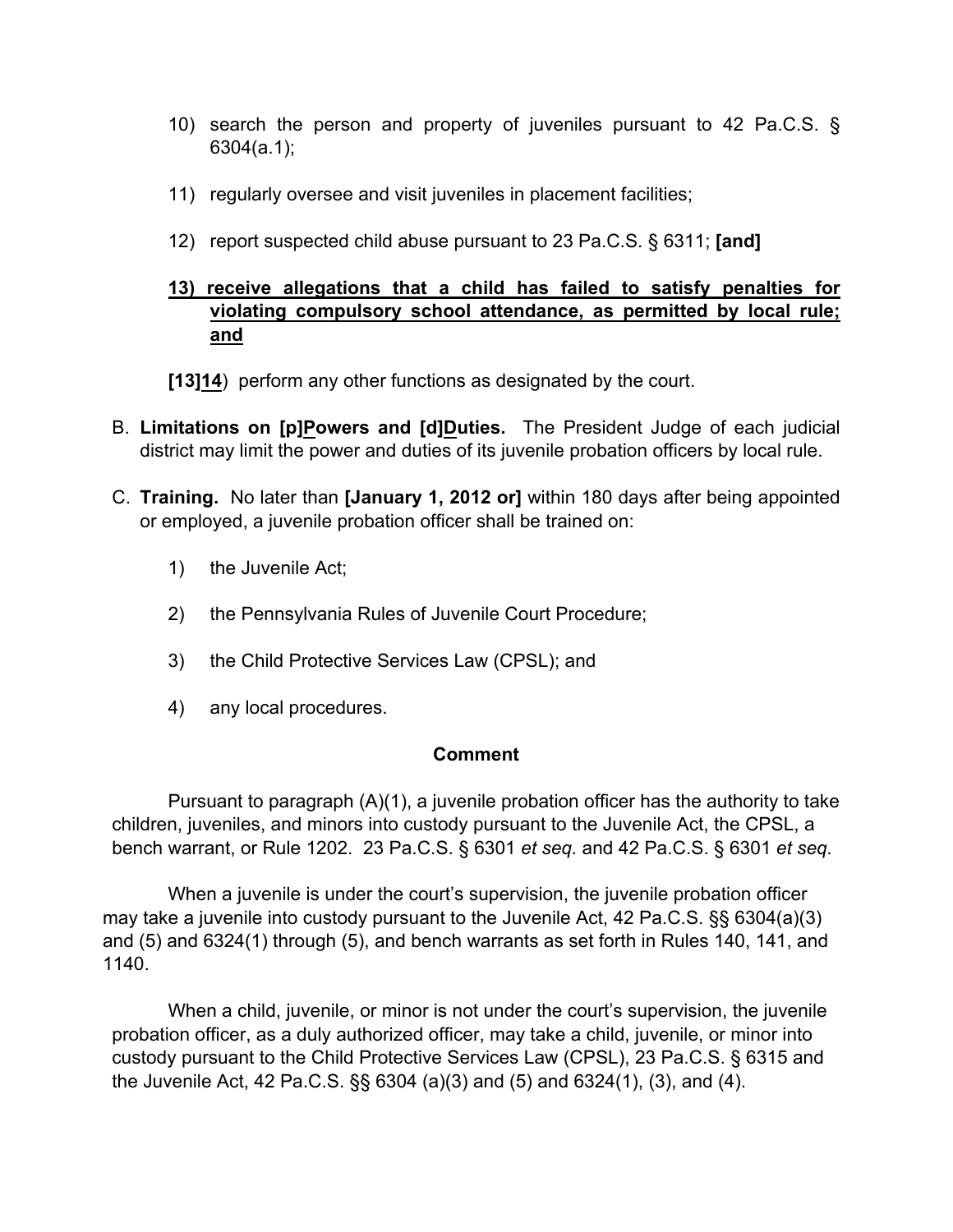A properly commissioned juvenile probation officer is vested with all the powers and duties as set forth in 42 Pa.C.S. § 6304 and the power to take a child into protective custody as a duly authorized officer of the court pursuant to 42 Pa.C.S. § 6324 unless the President Judge has limited such authority pursuant to paragraph (B).

The President Judge may adopt a local rule, pursuant to the procedures of Rule 121, limiting the authority granted by the commission to juvenile probation officers. In determining whether to limit the authority of juvenile probation officers, the President Judge should consider the training and experience necessary to perform the various duties as provided in this rule. For example, the President Judge may choose to prohibit juvenile probation officers from taking a child into protective custody who is believed to be in imminent danger from his or her surroundings, but who is not under the court's supervision as a delinquent or dependent child. *See* 42 Pa.C.S. § 6324.

In situations when a juvenile probation officer takes a child into protective custody who is in imminent danger from his or her surroundings pursuant to 42 Pa.C.S. § 6325, 23 Pa.C.S. § 6315, and Rule 1202, the juvenile probation officer should take the appropriate steps to ensure the child's safety, immediately contact the county agency, and document for the county agency the circumstances which necessitated protective custody. *See* Rule 1202 and its *Comment.*

The juvenile probation officer may also supervise or assist a child placed in his or her protective supervision or care by the court. *See* 42 Pa.C.S. § 6304.

Pursuant to paragraph (A)(3), the juvenile probation officer is to receive written allegations from local law enforcement agencies to determine if a case may proceed to juvenile court. However, pursuant to Rule 231(B), the District Attorney of any county may require initial receipt and approval of written allegations before a delinquency proceeding may be commenced. *See* Rule 231(B).

Pursuant to paragraph (A)(6) and (7), the juvenile probation officer is to prepare reports compiling the juvenile's information for the court and make the necessary referrals to programs supported by a need revealed during the investigation.

Pursuant to paragraph (A)(8), the juvenile probation officer is to communicate the information to all parties before approaching the court. *See* Rule 136 for *ex parte*  communication.

Pursuant to paragraph (A)(11), the juvenile probation officer is to oversee all juveniles ordered to placement facilities. Juvenile probation officers should visit all juveniles in placement facilities on a regular basis to determine if: 1) the juvenile is receiving the appropriate treatment; and 2) the facility is meeting the needs of the child. The Juvenile Court Judges' Commission Standards Governing Aftercare Services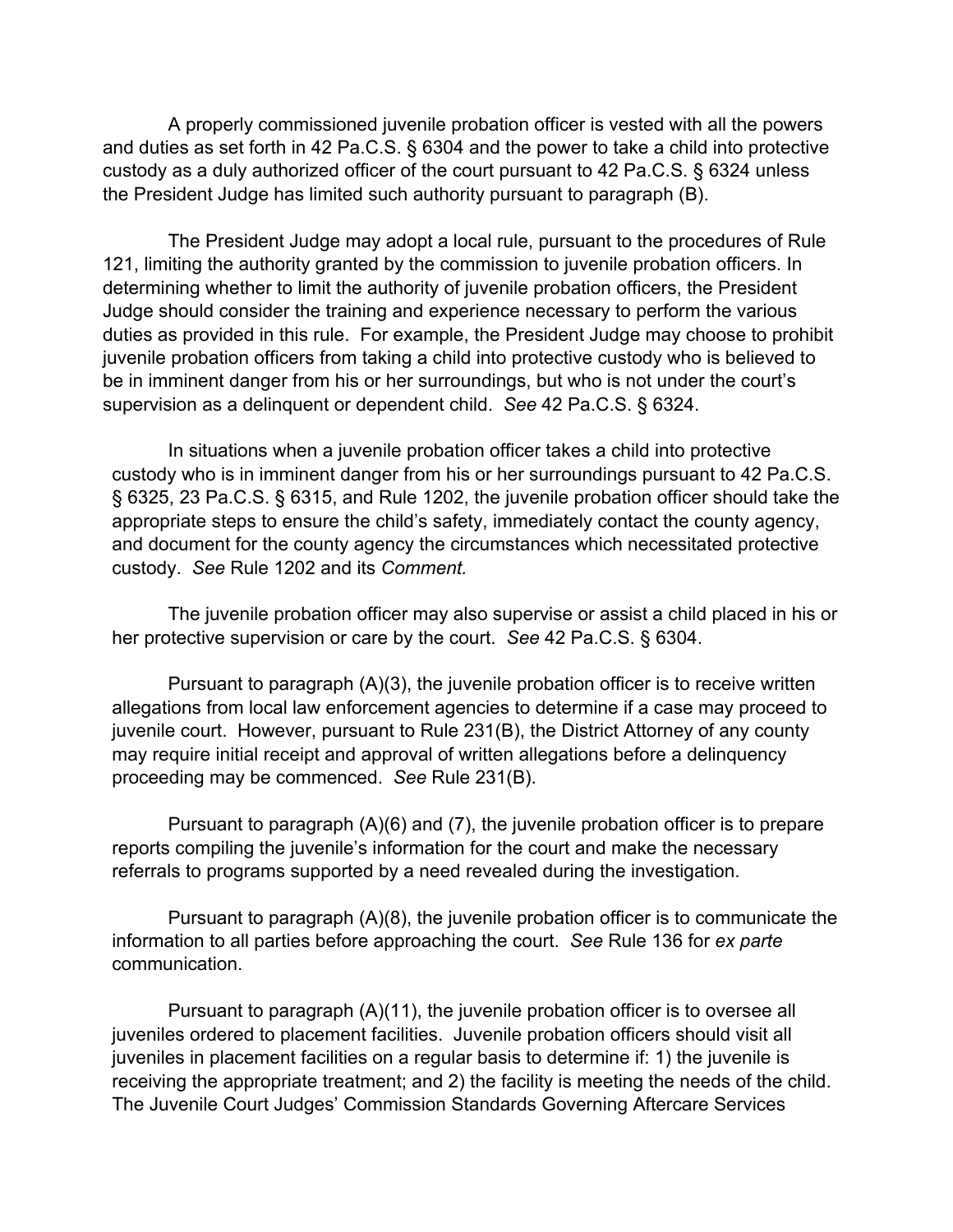recommend that all juveniles be visited on a monthly basis. The juvenile probation officer is to report any irregularities or controversies to the court and all parties as soon as they are made known to the juvenile probation officer.

## **Pursuant to paragraph (A)(13), the President Judge may adopt a local rule to permit the juvenile probation office to receive allegations that a child has failed to pay fines or costs related to a truancy conviction.** *See* **24 P.S. §13-1333.3(f)(2).**

Pursuant to paragraph (A)(**[13]14**), a juvenile probation officer may perform any other function designated by the court to carry out the purposes of the Juvenile Act.

Pursuant to paragraph (C), the juvenile probation officer is to be trained in the Juvenile Act, the Pennsylvania Rules of Juvenile Court Procedure, the CPSL, and any local procedures. The training is to occur within 180 days of the juvenile probation officer's appointment or employment. It is best practice for juvenile probation officers to receive training within the first ninety days of employment. It is also best practice that juvenile probation officers receive specialized training and educational updates on a continuing basis.

Specialized training for juvenile probation officers should include delinquency and dependency procedures and areas that address their duties as officers of the court.

### **Official Note:** Rule 195 adopted **May 20, 2011**, effective **July 1, 2011**. **Amended \_\_ \_\_, 2017, effective \_\_ \_\_, 2017.**

*Committee Explanatory Reports:*

Final Report explaining the provisions of Rule 195 published with the Court's Order at 41 Pa.B. **2839** (**June 4, 2011**). **Final Report explaining the amendments to Rule 195 published with the Court's Order at \_\_ Pa.B. \_\_ (\_\_ \_\_, 2017).**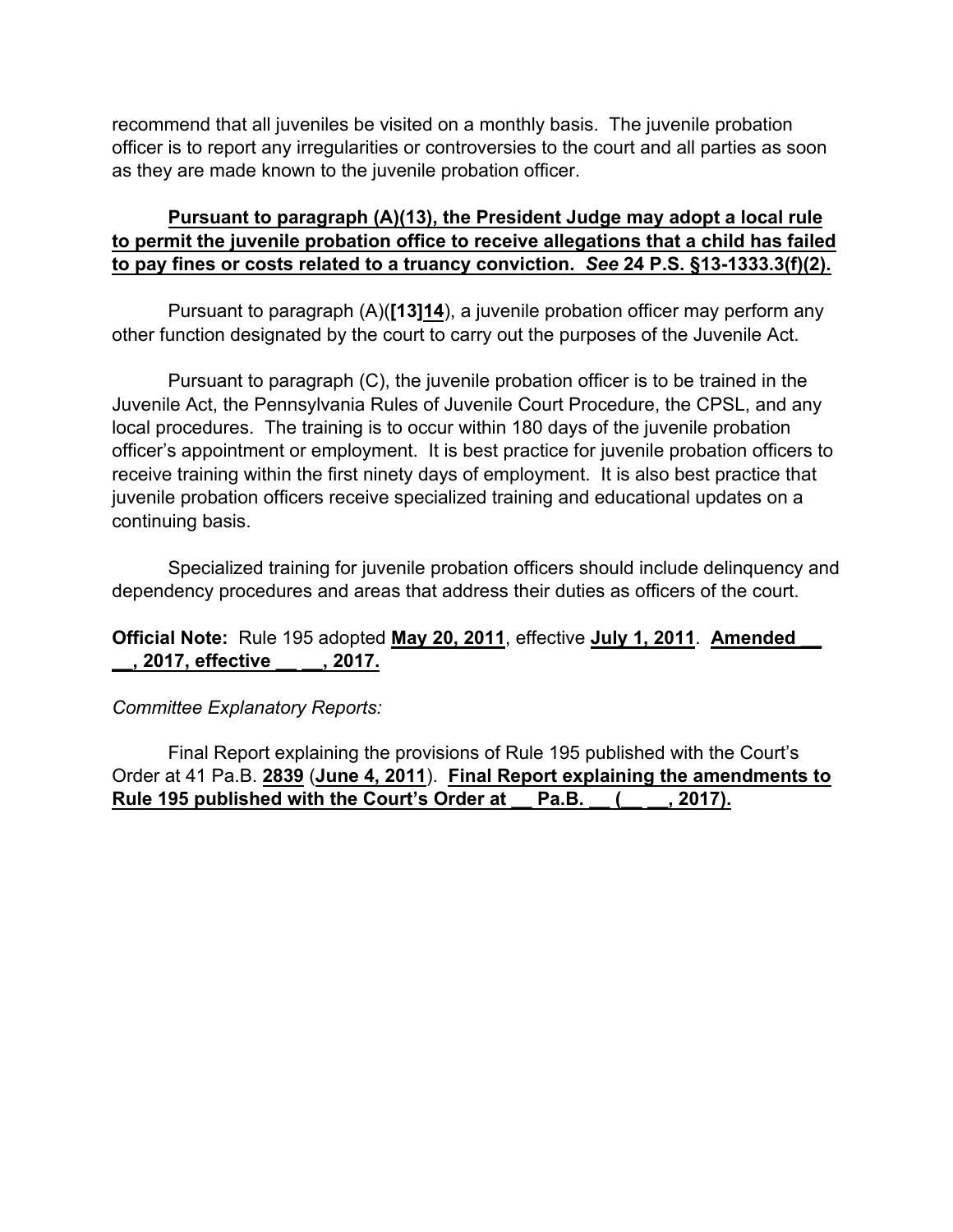### **RULE 512. DISPOSITIONAL HEARING**

**\* \* \***

- D. **Court's [f]Findings.** The court shall enter its findings and conclusions of law into the record and enter an order pursuant to Rule 515. On the record in open court, the court shall state:
	- 1) its disposition;
	- 2) the reasons for its disposition;
	- 3) the terms, conditions, and limitations of the disposition; and
	- 4) if the juvenile is removed from the home:
		- a) the name or type of any agency or institution that shall provide care, treatment, supervision, or rehabilitation of the juvenile**[, and];**
		- b) its findings and conclusions of law that formed the basis of its decision consistent with 42 Pa.C.S. §§ 6301 and 6352, including why the court found that the out-of-home placement ordered is the least restrictive type of placement that is consistent with the protection of the public and best suited to the juvenile's treatment, supervision, rehabilitation, and welfare; **and**

### **c) the provision of educational services for the juvenile pursuant to Rule 148;**

- 5) whether any evaluations, tests, counseling, or treatments are necessary;
- 6) any findings necessary to ensure the stability and appropriateness of the juvenile's education, and when appropriate, the court shall appoint an educational decision maker pursuant to Rule 147; and
- 7) any findings necessary to identify, monitor, and address the juvenile's needs concerning health care and disability, if any, and if parental consent cannot be obtained, authorize evaluations and treatment needed.

#### **COMMENT**

\* \* \*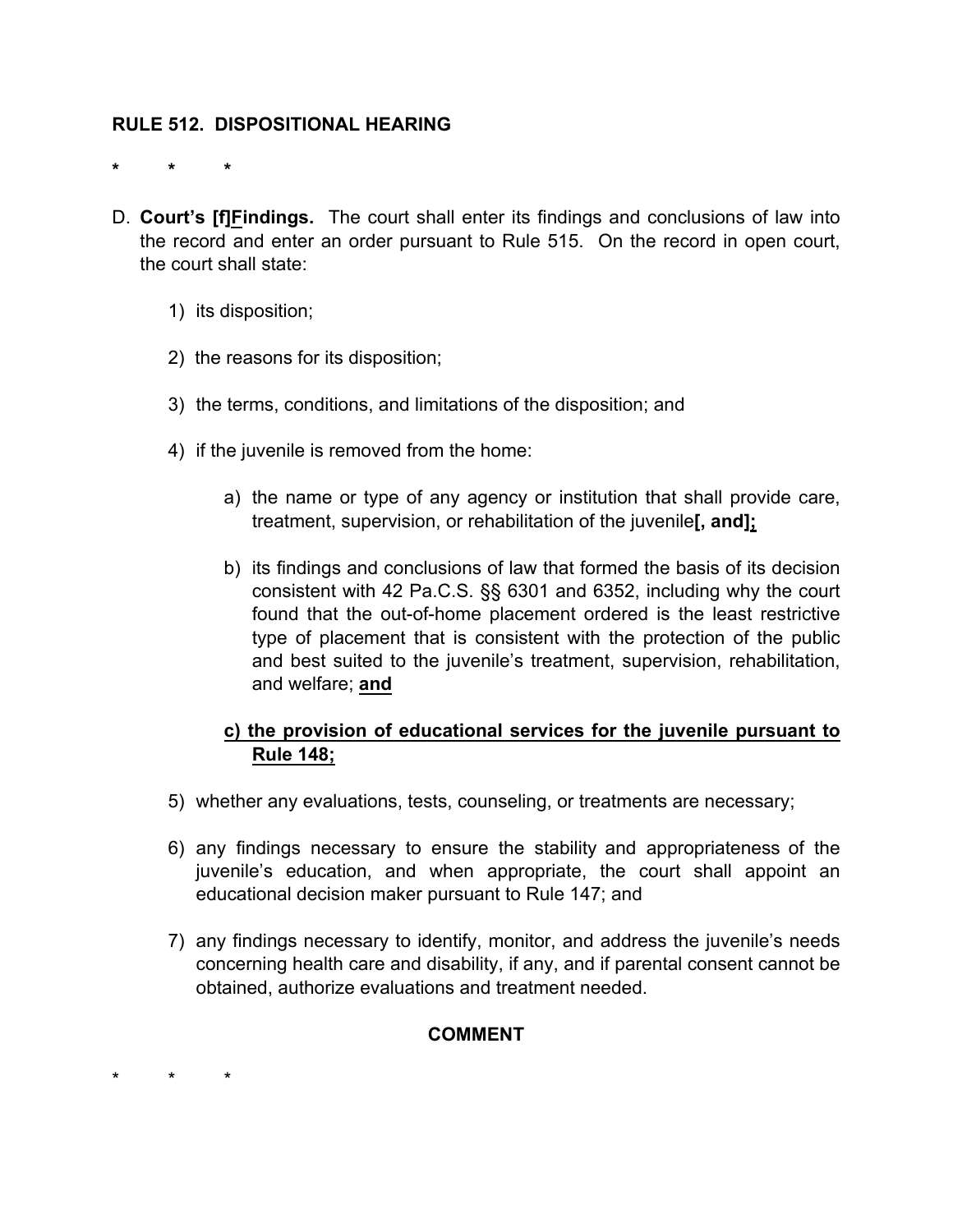**Official Note:** Rule 512 adopted April 1, 2005, effective October 1, 2005. Amended May 17, 2007, effective August 20, 2007. Amended April 21, 2011, effective July 1, 2011. Amended April 29, 2011, effective July 1, 2011. Amended May 16, 2011, effective July 1, 2011. Amended May 26, 2011, effective July 1, 2011. Amended July 18, 2012, effective October 1, 2012. **Amended \_\_ \_\_, 2017, effective \_\_ \_\_, 2017.**

### *Committee Explanatory Reports:*

Final Report explaining the provisions of Rule 512 published with the Court's Order at 35 Pa.B. 2214 (April 16, 2005). Final Report explaining the amendments to Rule 512 published with the Court's Order at 37 Pa.B. 2506 (June 2, 2007). Final Report explaining the amendments to Rule 512 published with the Court's Order at 41 Pa.B. 2319 (May 7, 2011). Final Report explaining the amendments to Rule 512 published with the Court's Order at 41 Pa.B. 2413 (May 14, 2011). Final Report explaining the amendments to Rule 512 published with the Court's Order at 41 Pa.B. 2684 (May 28, 2011). Final Report explaining the amendments to Rule 512 published with the Court's Order at 41 Pa.B. 3180 (June 25, 2011). Final Report explaining the amendments to Rule 512 published with the Court's Order at 42 Pa.B. 4909 (August 4, 2012). **Final Report explaining the amendments to Rule 512 published with the Court's Order**  at Pa.B. ( , 2017).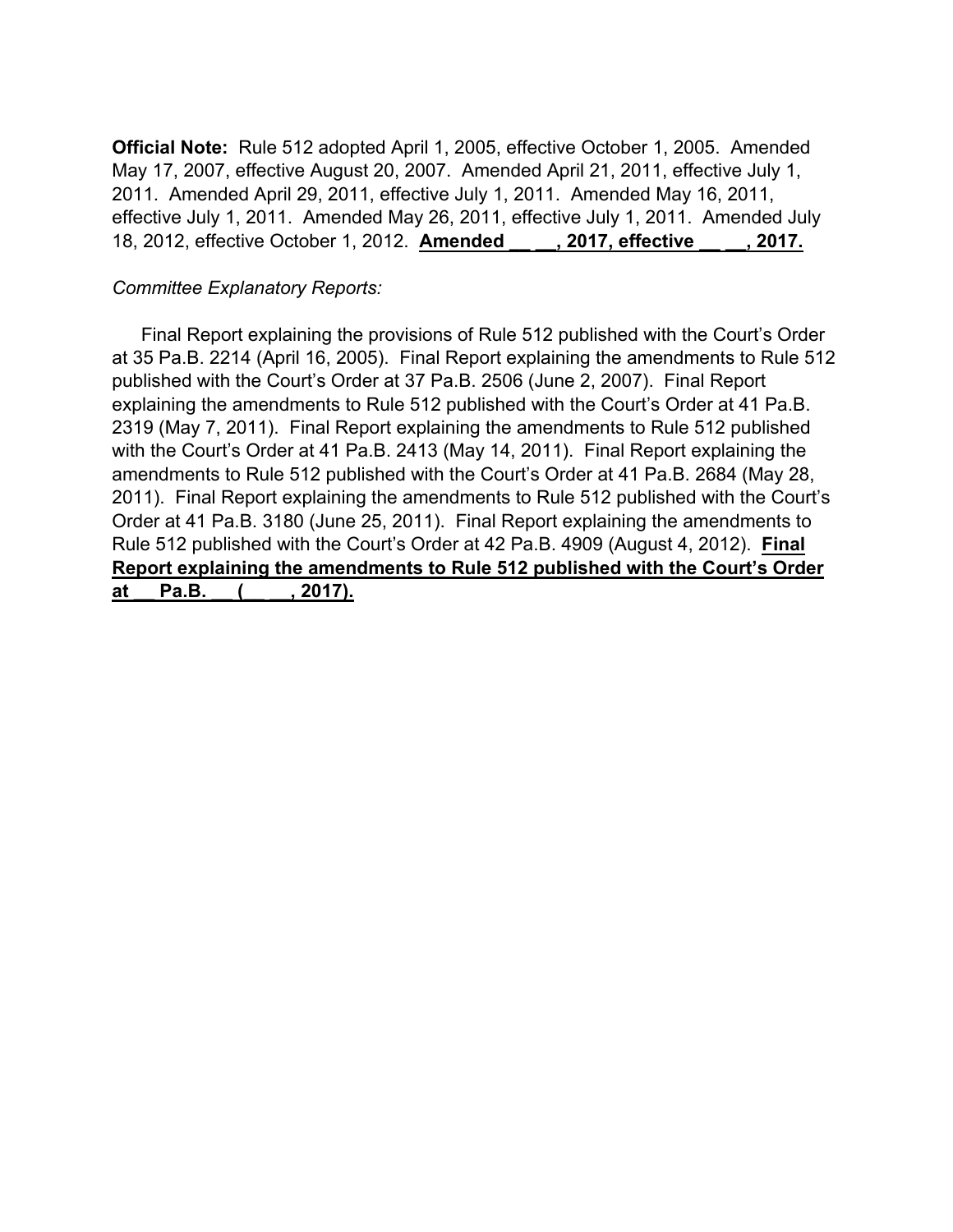### **PART B(1) EDUCATION AND HEALTH OF CHILD**

1145. Application or Motion for Examination and Treatment of a Child

**1146. Notice of Truancy Hearing**

1147. Educational **[d]D**ecision **[m]M**aker**[.]**

**1148. Educational Stability & Placement**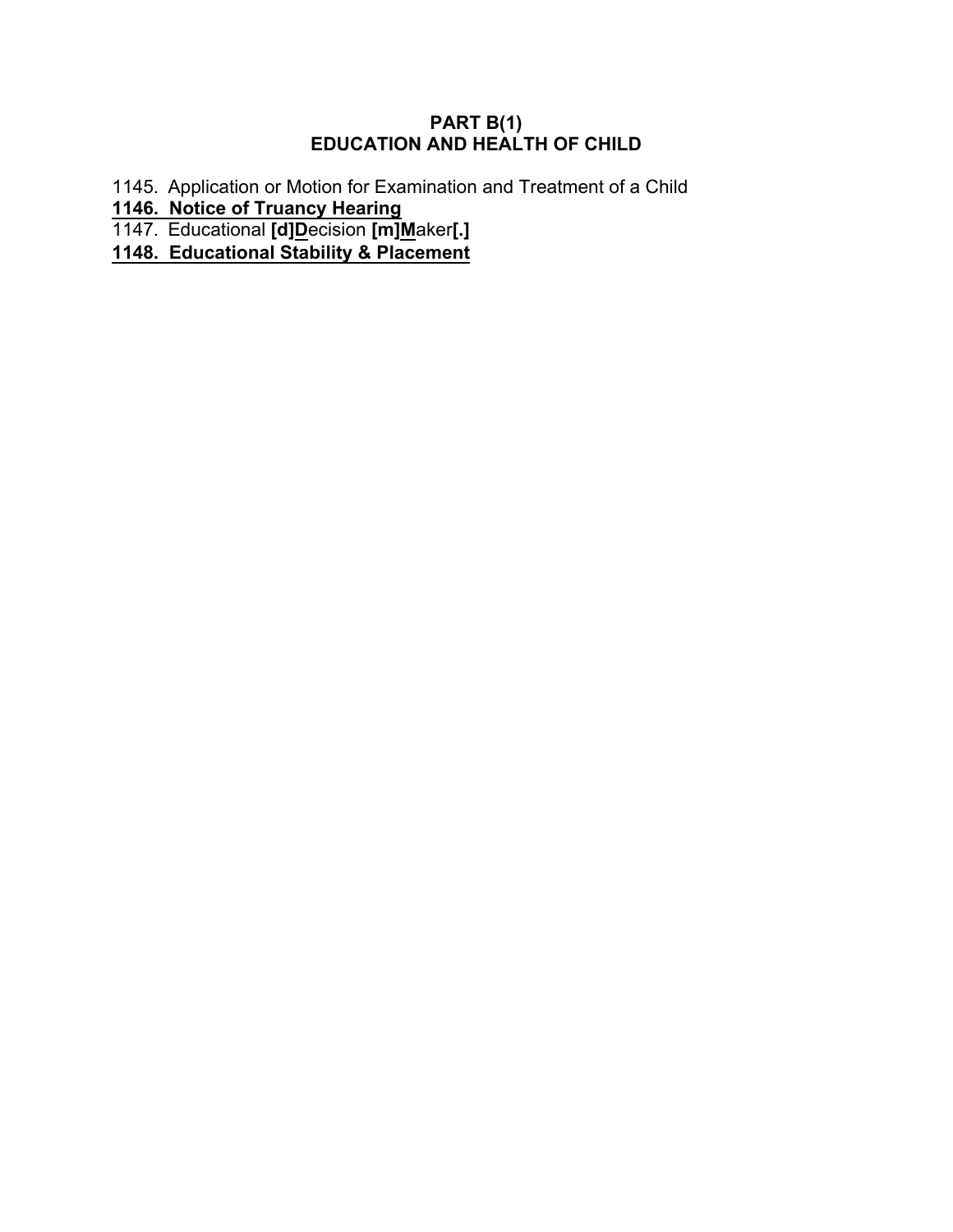### **[This is an entirely new rule.]**

#### **RULE 1146. NOTICE OF TRUANCY HEARING**

Upon receiving written notice of a hearing regarding a citation or complaint for truancy against a child or a person in parental relation pursuant to 24 P.S. § 1333.1, the county agency shall serve a copy of the notice upon the dependency court and parties.

#### **Comment**

Pursuant to 24 P.S. § 1333.2(b)(1), the court in which a truancy citation or complaint is filed shall provide the county agency with written notice of the hearing. For definition of "person in parental relation," see 24 P.S. § 1326.

The President Judge may adopt local rules coordinating jurisdiction and proceedings between the judge of the court where the citation or complaint was filed and the dependency court judge. Coordination may include, but are not limited to, the entry of an order staying the truancy proceeding for further consideration by the dependency court.

**Official Note:** Rule 1146 adopted , 2017, effective , 2017.

*Committee Explanatory Reports:*

Final Report explaining the provisions of Rule 1146 published with the Court's Order at <u>Pa.B. (</u> \_ \_, 2017).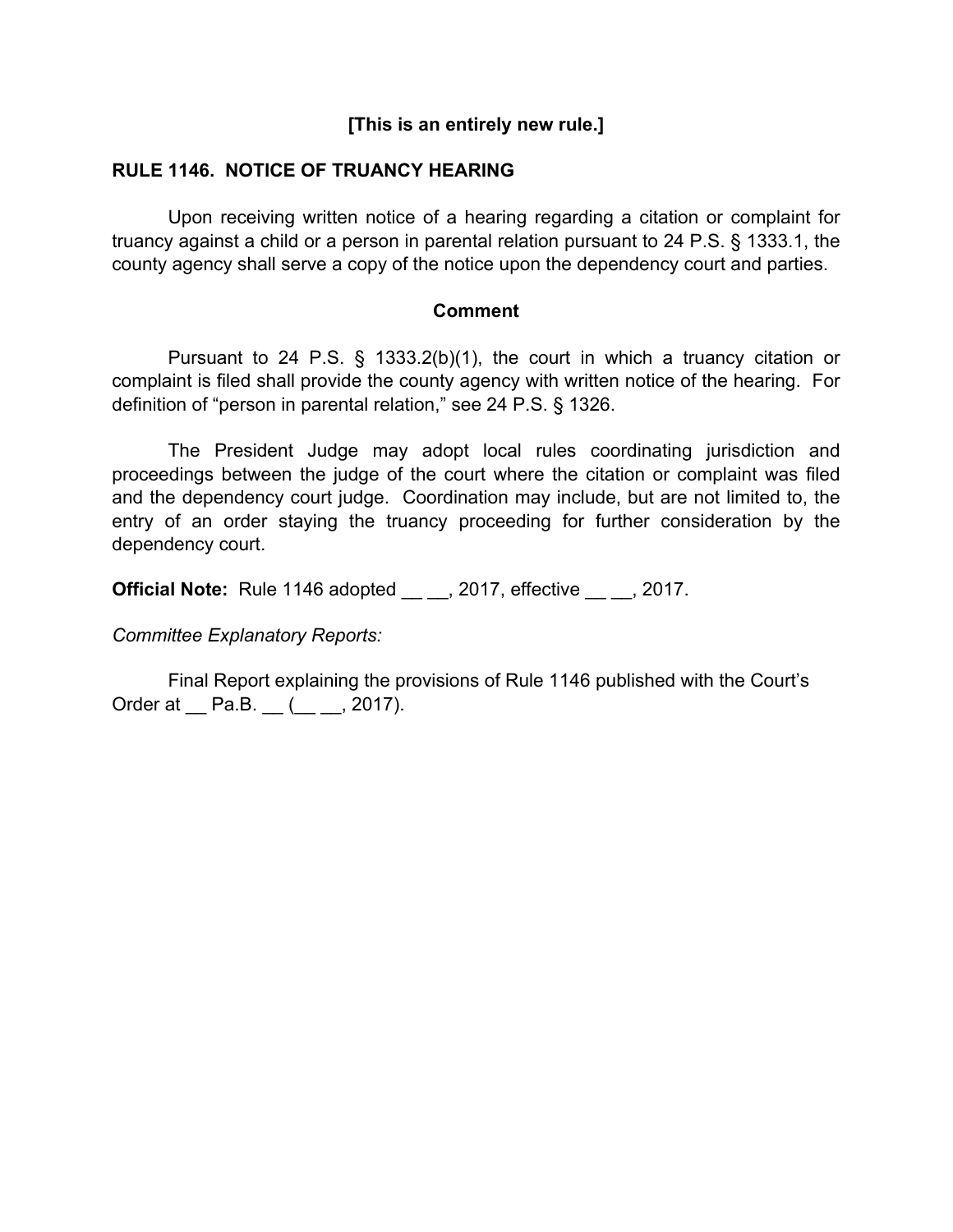### **RULE 1147. EDUCATIONAL DECISION MAKER[.]**

- A. **Generally.** At any proceeding or upon motion, the court shall appoint an educational decision maker for the child if it determines that:
	- 1) the child has no guardian; or
	- 2) the court, after notice to the guardian and an opportunity for the guardian to be heard, has made a determination that it is in the child's best interest to limit the guardian's right to make decisions regarding the child's education.
- B. **Notice of hearings.** The educational decision maker shall receive notice of all proceedings.
- C. **Duties and responsibilities.** The educational decision maker shall:
	- 1) make appropriate inquiries and take appropriate actions to ensure that:
		- a) issues concerning the child's educational stability are addressed;
		- b) school discipline matters are addressed;
		- c) the child is receiving appropriate education that will allow the child to meet state standards, including any necessary services concerning special education in the least restrictive environment, or remedial services;
		- d) the child, who is **[sixteen] fourteen** years of age or older, is receiving the necessary educational services to transition to **[independent living] successful adulthood**;
		- e) the child, who is receiving services concerning special education, is engaged in transition planning with the school entity beginning no later than the school year in which the child turns fourteen; and
		- f) the child, who is aging out of care within ninety days, has a transition plan that addresses the child's educational needs, and if applicable, the plan is coordinated with the child's transition planning concerning special education under the Individuals with Disabilities Education Act.
	- 2) address the child's educational needs by: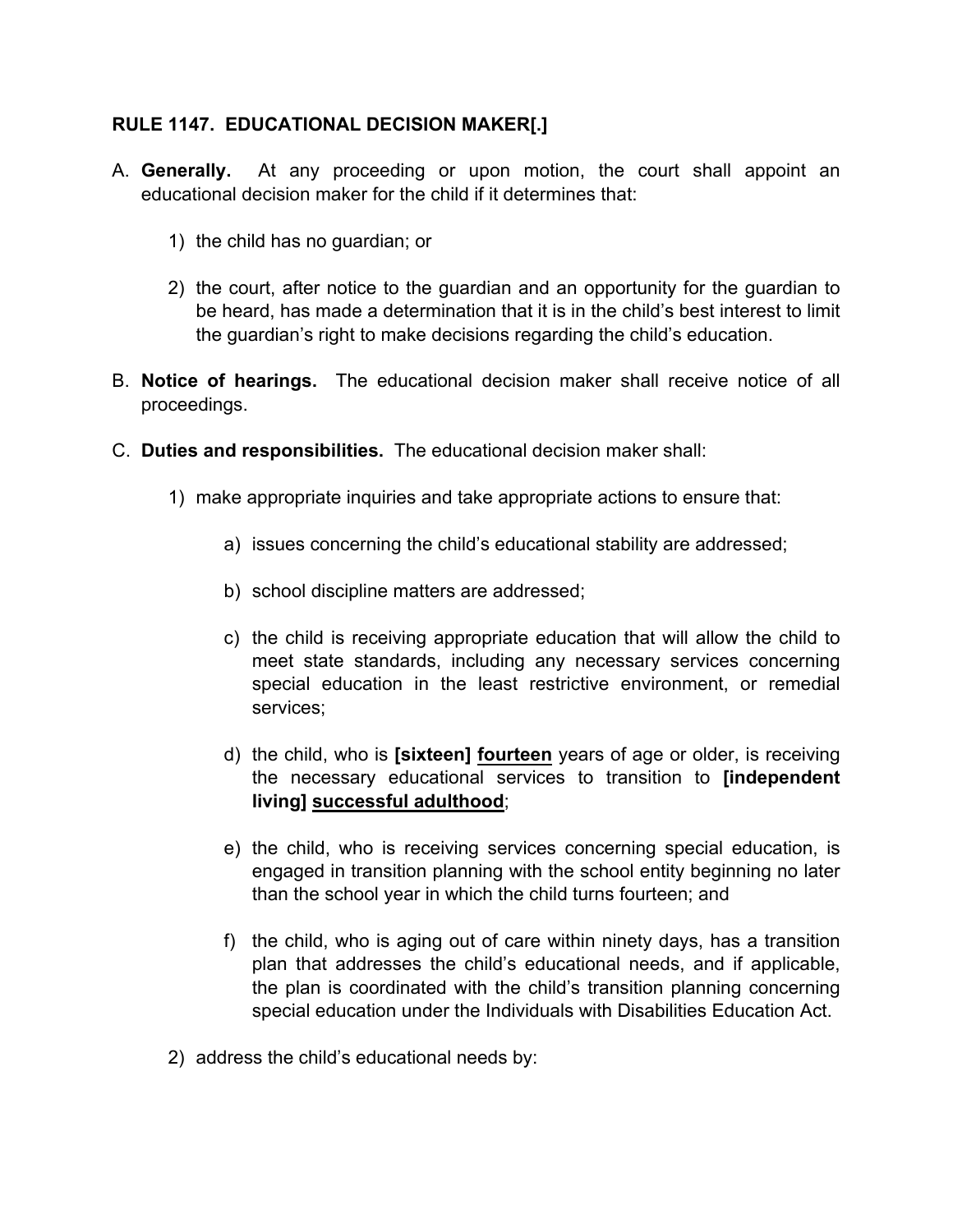- a) meeting with the child at least once and as often as necessary to make decisions regarding education that are in the child's best interest;
- b) participating in special education and other meetings, and making decisions regarding all matters affecting the child's educational needs in a manner consistent with the child's best interest;
- c) making any specific recommendations to the court relating to:
	- i) the timeliness and appropriateness of the child's educational placement;
	- ii) the timeliness and appropriateness of the child's transitional planning; and
	- iii) services necessary to address the child's educational needs;
- d) appearing and testifying at court hearings when necessary; and
- e) having knowledge and skills that ensure adequate representation of the child.

#### **Comment**

A child in dependent care is to have a clearly identified, legally authorized educational decision maker. This is a particular concern for highly mobile children whose caregivers may change and whose guardian may be unavailable. An educational decision maker's responsibilities may include, but are not limited to: ensuring educational stability as mandated by 42 U.S.C. §§ 675(1)(G) and 11431 *et seq*.; ensuring prompt enrollment in a new school as required pursuant to 22 Pa. Code § 11.11(b); facilitating access to a full range of school programs; advocating for the child in school discipline matters; ensuring meaningful transition planning as required by 42 Pa.C.S. § 6351 and 42 U.S.C. § 675(5)(H); and for a child eligible for special education, ensuring access to appropriate services including transition planning beginning no later than age fourteen. *See* 24 P.S. §§ 13-1371, 13-1372, 20 U.S.C. § 1400 *et seq*. *See* paragraph (A) and (C).

An educational decision maker appointed pursuant to this rule who represents a child who is also adjudicated delinquent is to review Rule 147.

A court is not to appoint an educational decision maker if there is a parent, guardian, or other authorized person (*e.g*., foster parent, relative with whom the child lives or surrogate parent appointed under the IDEA) who is competent, willing, and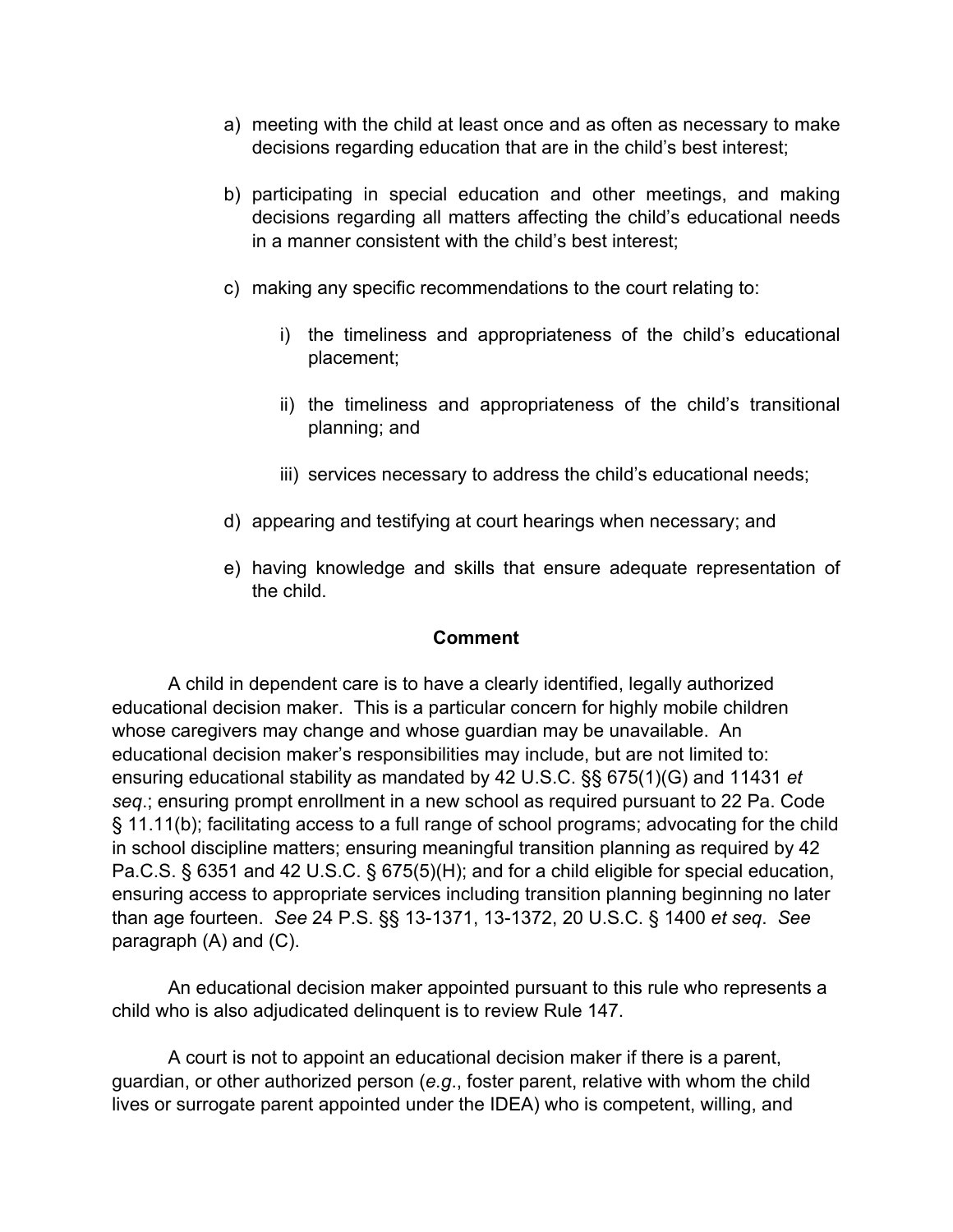available to make decisions regarding the child's education and who is acting in the child's best interest regarding all educational matters. *See* Individuals with Disabilities Education Act ("IDEA"), 20 U.S.C. § 1400 *et seq*. (2004). A court should limit the authority of a parent to make decisions regarding education only to the extent necessary to protect the child's interest and can reinstate the parent or change the educational decision maker at any time.

Unless limited by the court in its appointment order, an educational decision maker: 1) is responsible for making all decisions concerning education, including special education, for the child; and 2) can consent to or prohibit the release of information from the child's school records as a parent in accordance with the Family Educational Rights and Privacy Act, 20 U.S.C. § 1232g and 34 C.F.R. § 99.3 (1974). The educational decision maker may be a family member, a family friend, a mentor, a foster parent, a former foster parent, a Court Appointed Special Advocate, or, if an educational decision maker for special education is not needed, a child welfare professional. Except as otherwise provided by the IDEA, it is within the discretion of the court to appoint an educational decision maker and whom to appoint. In all cases, however, an educational decision maker appointed by the court should be familiar with a child's educational rights or is to agree to be trained regarding these issues.

If the child is or may be eligible for special education, an educational decision maker is to be appointed in accordance with the standards and procedures set forth in federal and state laws concerning special education. *See* IDEA, 20 U.S.C. §§ 1400, 1401(23), and 1415(b)(2); 34 C.F.R. §§ 300.30, 300.45, and 300.519. The IDEA recognizes a court's authority to appoint persons to make decisions concerning special education for a child. However, such decision makers cannot be the State or employees of any agency that is involved in the education or care of the child. 34 C.F.R. §300.519(c), (d)(2)(i).

The educational decision maker should refer to the Fostering Connections to Success and Increasing Adoptions Act of 2008 (P.L. 110-351) and the McKinney-Vento Homeless Assistance Act, 42 U.S.C. § 11431 et seq. (1989) for guidance in educational stability. Specifically, the educational decision maker is to: a) ensure the right to remain in the same school regardless of a change in placement when it is in the child's best interest; b) facilitate immediate enrollment in a new school when a school change is in the child's best interest; and c) ensure that school proximity is considered in all placement changes, 42 U.S.C. §§ 675(1)(G) and 11431 *et seq*.

The educational decision maker is to also ensure: a) that the child receives an appropriate education, including, as applicable, any necessary special education, early intervention, or remedial services; see 24 P.S. §§ 13-1371, 13-1372, 55 Pa. Code § 3130.87, 20 U.S.C. § 1400 et seq.; b) that the child receives educational services necessary to support the child's transition to **[independent living pursuant to 42**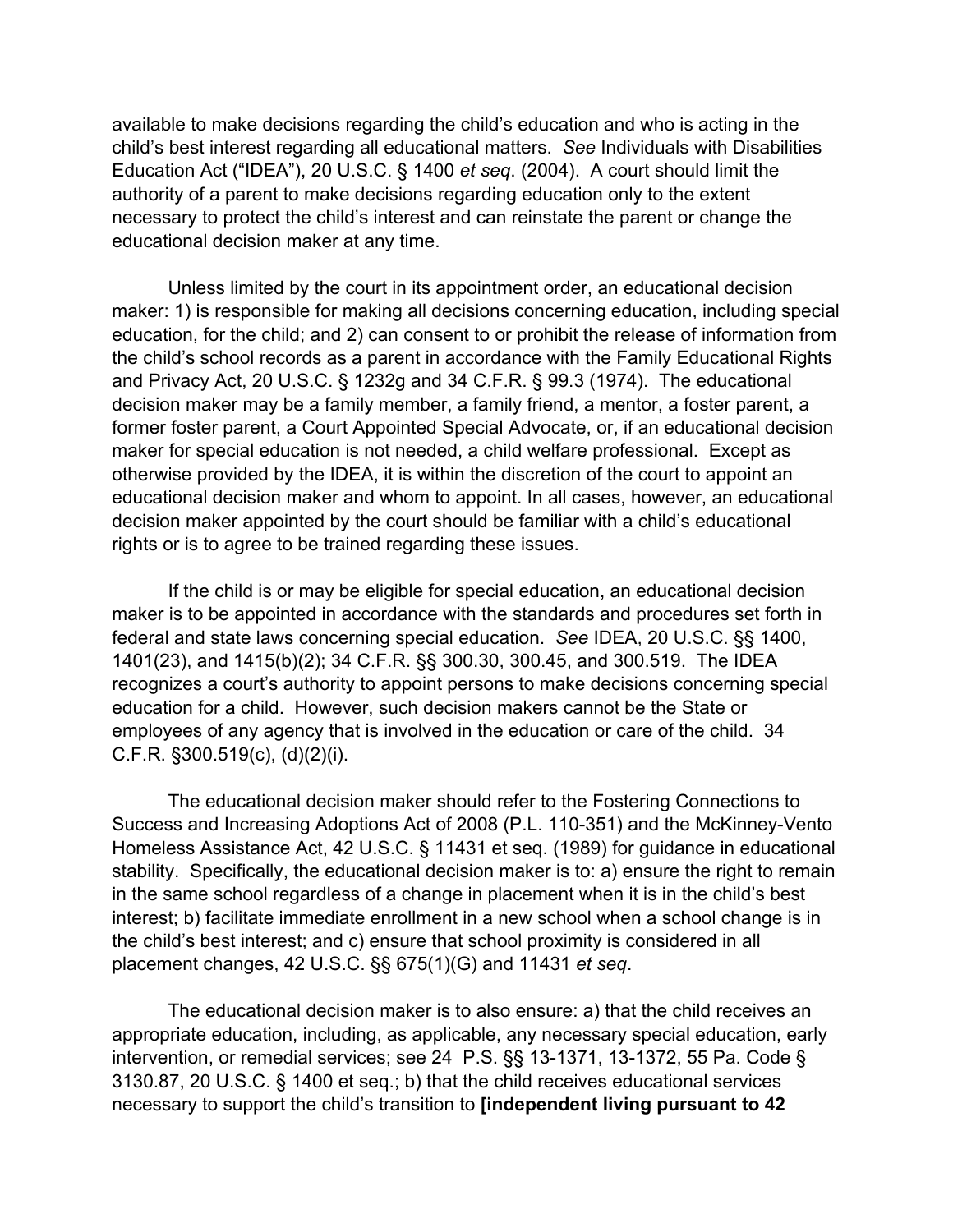**Pa.C.S. § 6351] successful adulthood** if the child is **[sixteen] fourteen** or older **pursuant to 42 Pa.C.S. § 6351(F)(8)**; and c) that the educational decision maker participates in the development of a transition plan that addresses the child's educational needs pursuant to 42 U.S.C. § 675(5)(H) if the child will age out of care within ninety days.

The authority of the court to appoint an educational decision maker is derived from the broad powers of the court to issue orders that "provide for the care, protection, safety, and wholesome mental and physical development of children." 42 Pa.C.S. § 6301(b)(1.1). The IDEA also requires that each child who is eligible for special education has an active parent or other identified person who can participate in the process concerning special education. *See* IDEA, 20 U.S.C. §§ 1401(23) and 1415(b)(2); 34 C.F.R. §§ 300.30, 300.45, and 300.519.

## **Official Note:** Rule 1147 adopted **April 29, 2011**, effective **July 1, 2011**. **Amended \_\_ \_\_, 2017, effective \_\_ \_\_, 2017.**

*Committee Explanatory Reports:*

Final Report explaining the provisions of Rule 1147 published with the Court's Order at 41 Pa.B. **2413** (**May 14, 2011**). **Final Report explaining the amendments to Rule 1147 published with the Court's Order at \_\_ Pa.B. \_\_ (\_\_ \_\_, 2017).**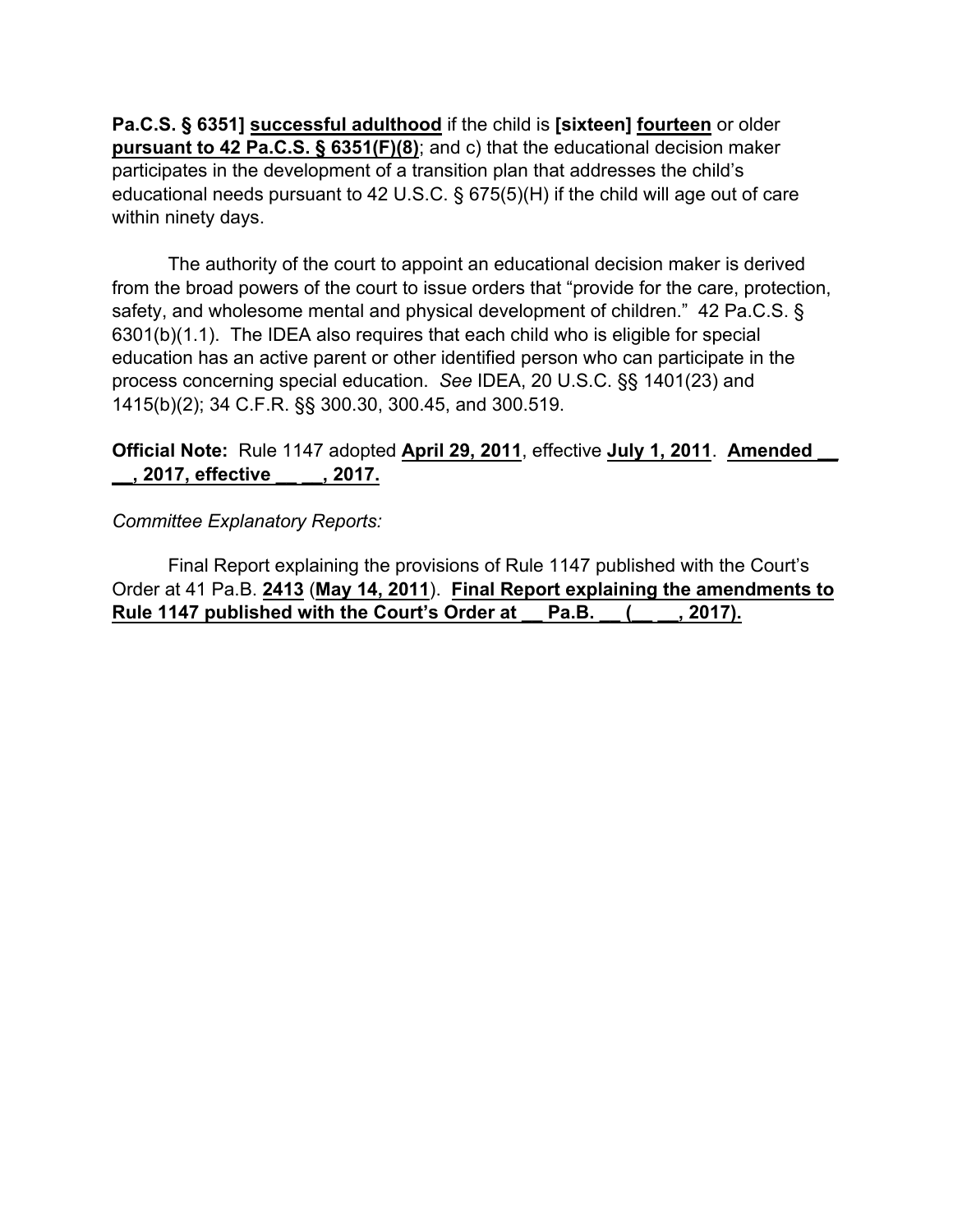## **[This is an entirely new rule.]**

### **RULE 1148. EDUCATIONAL STABILITY & PLACEMENT**

- A. **General Rule.** Any order resulting in the placement of a child shall address the educational stability of the child.
- B. **School of Origin.** A child in placement shall remain in their school of origin unless the court finds remaining in the school of origin is not in the child's best interest. If the court finds that it is not in the best interest of the child to remain in the school of origin, then the court may order the child to be enrolled in another school that best meets the child's needs.
- C. **Another School.** If a court orders the child to be enrolled in another school pursuant to paragraph (B), then the child shall attend a public school unless the court finds that a public school is not in the best interest of the child.

#### **Comment**

This rule is intended to apply at any point in a dependency proceeding when the child is in placement, including pre-dispositional placement and post-dispositional modification of a dependent child's placement. This rule is intended to complement rather than supersede the requirements of Rule 1512(D)(1)(i).

In paragraph (B), the best interest determination should be based on factors including the appropriateness of the current educational setting considering the child's needs and the proximity of the school of origin relative to the placement location. This paragraph is not intended to usurp the administrative process contemplated by the Elementary and Secondary Education Act of 1965, *as amended*, 20 U.S.C. §  $6311(g)(1)(E)$ . This paragraph is intended to facilitate educational stability while the child remains under the jurisdiction of the Juvenile Court and to codify the presumption that a child is to remain in their school of origin absent evidence that it is not in the child's best interest to do so.

In paragraph (C), circumstances indicating that is may not be in the best interest for the child to attend a public school includes the security and safety of the child and treatment needs. Paragraph (C) is intended to codify the presumption that a child is to attend public school while in placement absent evidence demonstrating that it is not in the best interest of the child to do so. The bundling of residential services and educational services should not be permitted without a court order authorizing such.

A court may consider an Individualized Education Program, Service Agreement, or administrative determination in making findings pursuant to this Rule.